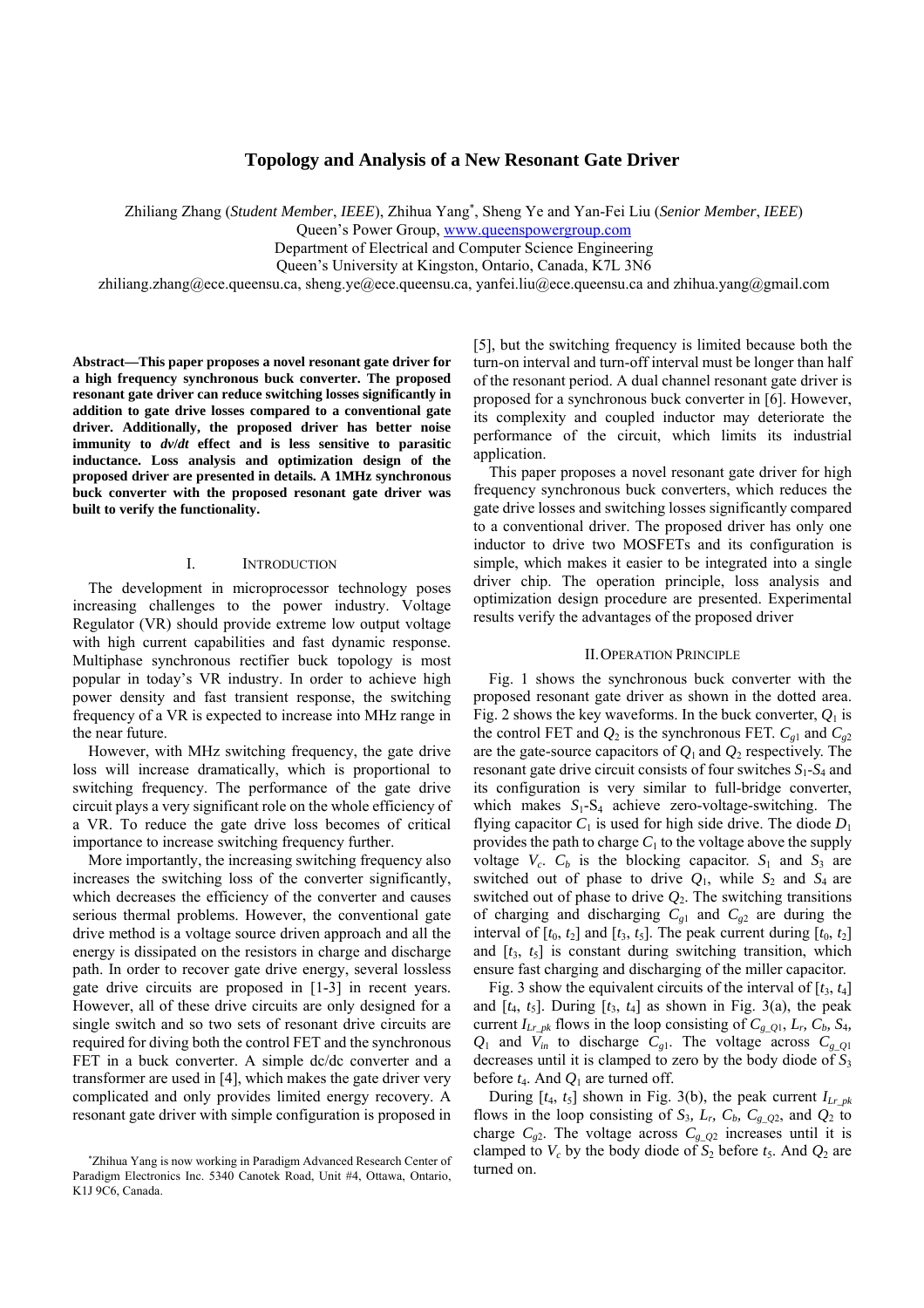



The DC voltage across the blocking capacitor  $C_b$  is given by Equation (1)

$$
v_{Cb} = D \cdot V_{in} + (2D - 1) \cdot V_c \tag{1}
$$

The relationship of the peak inductor current and the inductor value is given by Equation (2)

$$
I_{Lr_{p}} = \frac{(V_{in} + 2V_c) \cdot D \cdot (1 - D)}{2L_r \cdot f_s}
$$
 (2)

where  $V_{in}$  is the input voltage of the converter;  $V_c$  is the gate drive voltage, which can be the input voltage of the converter;  $f_s$  is the switching frequency;  $L_r$  is the resonant inductor value and *D* is the duty cycle of the control FET *Q*1.



(b)  $[t_4, t_5]$ Fig. 3 Equivalent circuits of the interval of  $[t_3, t_4]$  and  $[t_4, t_5]$ 

## III. LOSS ANALYSIS OF RESONANT GATE DRIVER

The total power loss of the proposed resonant gate driver includes: 1) the resistive loss and gate drive loss of switches  $S_1-S_4$ ; 2) the loss of the resonant inductor; 3) the resistive loss caused by the internal gate mesh resistance of the power MOSFETs.

The inductor current waveform indicated in Fig. 2 can be regarded as a triangular waveform since the charging/ discharging time  $[t_0, t_2]$  and  $[t_3, t_5]$  are very small and can be neglected. Therefore, the RMS value of the inductor current  $I_{Lr\_RMS}$  is  $I_{Lr}$   $_{pk}/\sqrt{3}$ .

The RMS currents flowing through the switches *S*<sup>1</sup> and *S*<sup>4</sup> can be derived as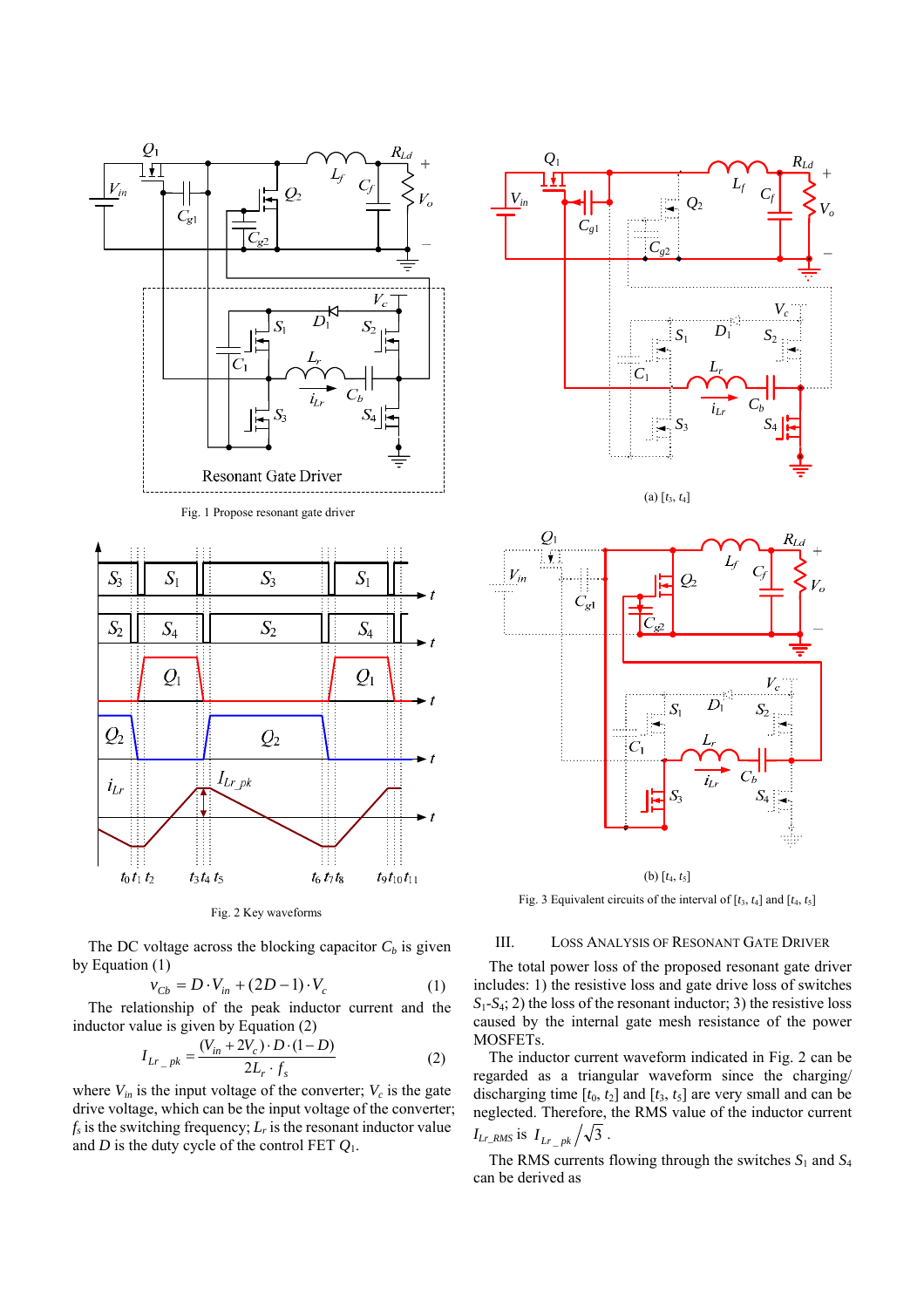

Fig. 4 Loss comparison between  $V_c$ =+12V and  $V_c$ =+5V of resonant gate driver

$$
I_{s1\_RMS} = I_{s4\_RMS} = I_{Lr\_pk} \cdot \sqrt{\frac{D}{3}}
$$
 (3)

The RMS currents flowing through switches  $S_2$  and  $S_3$  are

$$
I_{s2\_RMS} = I_{s3\_RMS} = I_{Lr\_pk} \cdot \sqrt{\frac{1-D}{3}}
$$
(4)

The conduction loss of  $S_1$ - $S_4$  is expressed as

 $P_{cond \quad s1-s4} = 2I_{s1} R_{MS}^{2} \cdot R_{ds(on)} + 2I_{s2} R_{MS}^{2} \cdot R_{ds(on)}$  (5) where  $R_{ds(0n)}$  is the on-resistance of  $S_1$ - $S_4$ , assuming  $S_1$ - $S_4$  are

same.

Substituting (3) and (4) into (5) yields

$$
P_{cond\_sl-s4} = \frac{2}{3} \cdot I_{Lr\_pk}^{2} \cdot R_{ds(on)}
$$
(6)

which is dependent on peak resonant inductor only and is independent of duty cycle.

DC resistance of the inductor winding cannot be used here to directly calculate its copper loss because of the high operation frequency. Skin-effect has to be considered. The copper loss of the inductor winding is expressed as

$$
P_{copper} = R_{ac} \cdot I^2_{Lr\_RMS}
$$
 (7)

 $R_{ac}$  is the AC resistance of the inductor winding.  $I_{Lr,RMS}$  is the RMS value of the inductor current. Core loss of the resonant inductor is another loss in this resonant gate drive circuit. The core loss  $P_{core}$  depends upon the inductor design. Core materials with high permeability such as 3F5 or PC50 can be used to reduce core loss. The total inductor loss is given in Equation (8):

$$
P_{ind} = P_{copper} + P_{core}
$$
 (8)

Both the charge and discharge currents flow through the internal gate mesh resistance  $R_G$  of the power MOSFET and cause resistive loss. The charge and discharge current is the peak value of the inductor current. Thus the total loss caused by the internal resistance of two power MOSFETs during turn-on and turn-off is expressed as

 $P_{RG} = 2R_{G1}I^2 L_{r} P_k \cdot t_{sw1} \cdot f_s + 2R_{G2}I^2 L_{r} P_k \cdot t_{sw2} \cdot f_s$  (9) where  $t_{sw1}$  and  $t_{sw2}$  are the switching time of MOSFET  $O_1$  and  $Q_2$  respectively;  $R_{G1}$  and  $R_{G2}$  are the internal gate resistors of  $Q_1$  and  $Q_2$  respectively and  $f_s$  is the switching frequency.

Although the total gate charges of switches  $S_1$ - $S_4$  are very small, they will still cause some losses at high switching frequency. The operating frequency of these four switches is the same as the switching frequency  $f_s$  of the power MOSFETs. The gate drive loss of  $S_1$ - $S_4$  is expressed as

$$
P_{Gate} = 4 \cdot Q_{g_s} \cdot V_{gs_s} \cdot f_s \tag{10}
$$

where  $Q_{g}$  is the total gate charge of a switch and  $V_{gs}$  is the drive voltage of the switch, which is usually 5V.

Therefore, the total loss of the resonant gate drive circuit can be derived by adding all above mentioned losses together and is expressed as

$$
P_{total} = P_{cond} + P_{gate} + P_{ind} + P_{RG}
$$
 (11)

## IV. DESIGN OPTIMIZATION

## *A. Supply Voltage of the Resonant Gate Driver*

The supply voltage  $V_c$  of the resonant gate driver is the gate drive voltage of the control FET and Synchronous FET. Usually,  $V_c$  can be  $+12V$  or  $+5V$  in a computer power system. With a conventional gate driver,  $V_c$  of 5V is used as  $V_c$  of 12V will generate too much gate drive loss. For the gate charge/ discharge current  $I_{peak}$  of 1.2A, when  $V_c$ =+12V, the resonant inductor is 2.2uH from Equation (2) and the gate charging time is 10.2ns. For the same  $I_{peak}$ , when  $V_c$ =+5V, the resonant inductor is reduced to 1.0uH with less turns and the gate charging time is also reduced to 4.3ns. Therefore, the loss of the resonant inductor and the loss of gate mesh resistance under  $V_c$ =+5V can be both reduced. But since the drive voltage of the control FET and synchronous FET is +5V, the conduction loss of the MOSFET under  $V_c$ =+5V will increase due to higher  $R_{ds(0n)}$  compared to  $V_c$ =+12V drive voltage.

An example is taken for choosing the supply voltage of the resonant gate driver. Fig. 4 gives the calculated loss comparison between  $V_c$ =+12V and  $V_c$ =+5V of resonant gate driver. The specifications are: input voltage: 12V; rated load current: 20A;  $V_c$ =12V; switching frequency: 1MHz;  $Q_1$ :  $IRF7821(30V \tN-channel, \tR_{DS(on)}=9m\Omega @V_{GS}=6V,$ International Rectifier); *Q*2: FNS7088(30V N-channel,  $R_{DS(on)}=3.5$ m $\Omega$ @*V<sub>GS</sub>*=6V, Fairchild Semiconductor); *S*<sub>1</sub>-*S*<sub>4</sub>: FDN335N(20V N-channel, *RDS*(*on*)=0.07Ω@*VGS*=4.5V, Fairchild Semiconductor);  $L_f$ =480nH,  $L_r$ =2.2uH.

As seen from Fig. 4. With  $V_c$ =+5V, the loss of the resonant inductor and the loss of the gate mesh resistance is reduced by 0.12W, but the MOSFETs conduction loss is increased by 0.39W. Therefore with  $V_c$ =+12V, the resonant gate driver will lead to lower total loss compared to  $V_c$ =+5V.

### *B. Optimizaiton Design Procedure*

As seen from the operation principle, the peak current *ILr\_pk* of the resonant inductor  $L_r$  is regarded as the current source magnitude  $I_G$ . So the higher  $I_{Lrpk}$  is, the shorter of switching transition is, thus more switching loss can be saved. On the other hand, higher  $I_{Lrpk}$  will result in a larger RMS value of the inductor circulating current  $i_{Lr}$  since the waveform of  $i_{Lr}$  is triangular, which increases the energy dissipated in the windings of  $L_r$ , on- resistance  $R_{ds(0n)}$  of  $S_1$ - $S_4$  and the internal gate mesh resistance  $R_G$  of the MOSFET. Therefore it is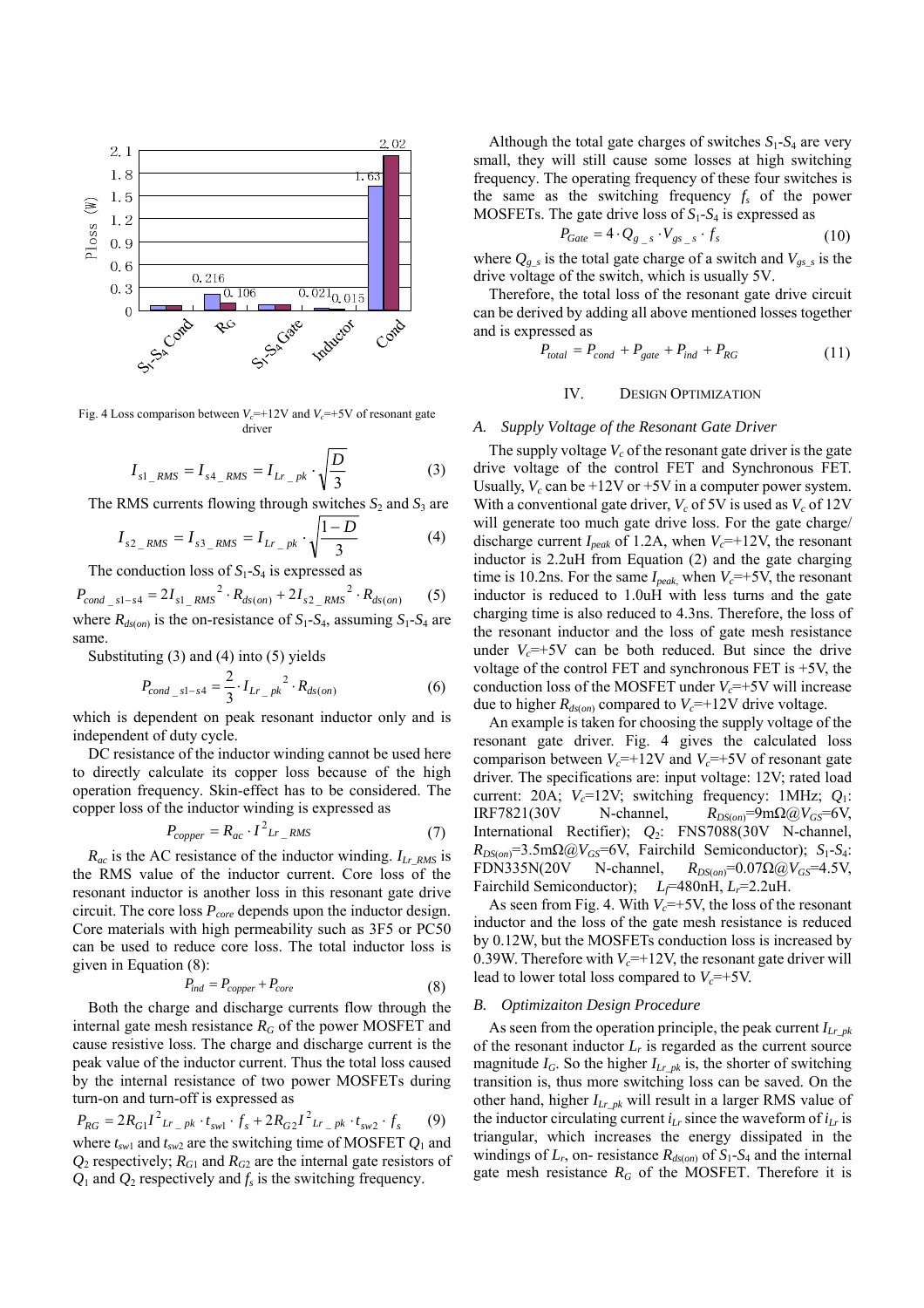critical to decide  $I_{Lrpk}$  (i.e.,  $I_G$ ) properly so that the maximum loss saving can be achieved.

The optimization method is proposed to find the solution on the basis of the object function that adds the switching loss and the drive circuit loss together. The object function should be U-shape curve as function the resonant current  $I_G$ , thus the optimization solution is simply located at the lowest point of the curve. The demonstration of the optimization methodology is employed to the proposed resonant gate driver with  $V_c = 12V$ . The specifications are the same as the example mentioned before in previous sub-section.

First, the switching loss of the control FET as function of



Fig. 5. Switching loss as function of drive current



Fig. 6. Loss of resonant gate drive circuit



Fig. 7. Objective function  $F(I_G)$  as function of current  $I_G$ 

driven current  $I_G$  is calculated from Equation (12)

$$
P_{Q1} = \frac{1}{2} \cdot V_{in} \cdot I_{(on)_{Q1}} \cdot t_{sv(on)_{Q1}} \cdot f_s + \frac{1}{2} \cdot V_{in} \cdot I_{(off)_{Q1}} \cdot t_{sv(off)_{Q1}} \cdot f_s \tag{12}
$$

where  $I_{(on)$   $Q_1}$  and  $I_{(off)Q_1}$  are the drain currents at turn-on interval and turn-off interval respectively,  $t_{sw(on)Q1}$  is the turn-on switching time and  $t_{sw(off)}$   $_{Q1}$  is the turn-off switching time. Fig. 5 shows the switching loss *Pswitching* as function of driven current  $I_G$ , illustrating that the switching loss reduces when  $I_G$  increases. It is also noted that when  $I_G$  is smaller than 1.5A, the reduction of the switching loss is significant; while  $I_G$  is larger than 1.5A, the reduction of the switching loss is not very significant.

Secondly, the total loss of the resonant gate drive circuit as function of driven current  $I_G$  is calculated from Equation (11). Fig. 6 shows the loss of the total gate drive circuit as function of driven current *IG*, illustrating that the circuit loss increases when  $I_G$  increases.

Thirdly, in order to find the optimized gate driven current, the objective function is established by summarizing the switching loss and the resonant gate driver loss together, which is expressed as

$$
F(I_G) = P_{circuit}(I_G) + P_{switching}(I_G)
$$
\n(13)

Fig. 7 shows the objective function  $F(I_G)$  with the gate drive current *IG*, which is a U-shaped curve. Therefore, the optimization solution can be found at the lowest point of the curve, and accordingly, the gate driven current  $I_G$  is 1A.

Finally, from the selected gate driven current, the calculated resonant inductor value from Equation (2) is 2.0uH, where  $V_o=1.5V$ ,  $I_o=20A$ ,  $V_{in}=12V$ ,  $V_c=12V$ .

## V.ADVANTAGES AND LOSS COMPARISON

#### *A. Advantages*

The key point of this drive circuit is that during the transition when the MOSFET is turned on, its gate capacitor is charged by the peak inductor current, *ILpeak* and during the transition when the MOSFET is turned off, the gate capacitor is discharged by the peak inductor current as well. During charging and discharging interval, the inductor current is constant, which reduces the switching loss significantly.

In particular, the reduced switching transition also reduces dead time required to avoid shoot-through between the control FET and the synchronous FET, which leads to the loss reduction of the body diode. Furthermore, the proposed resonant has high *Cdv*/*dt* immunity since the gate of both MOSFETs are connected to either the voltage source or ground via low impedance path  $(S_1 \text{ to } S_4)$ . The fixed delay to prevent shoot-through especially on the low to high transition in most drive ICs using adaptive dead-time circuits can be minimized due to the high *Cdv*/*dt* immunity and thus the power loss associated with *Cdv*/*dt* induced turn on of the low-side MOSFET [7] is also avoided.

#### *B. Loss Comparison*

Fig. 8 illustrates the loss breakdown comparison between conventional gate diver and the resonant gate driver. In Fig.  $8(a)$ , compared to  $+5V$  conventional gate driver, the turn-on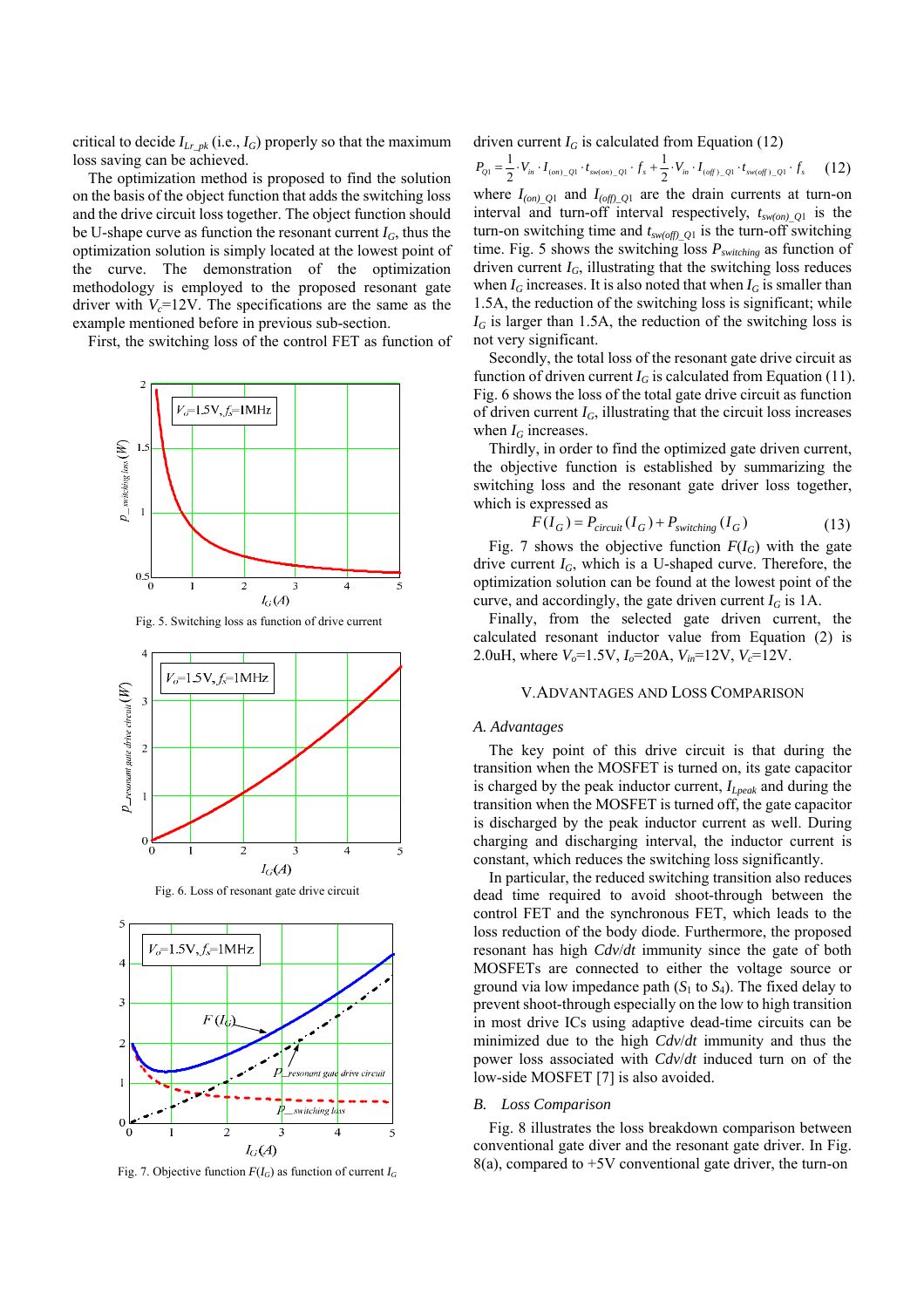

(a)Comparison between resonant gate driver with  $V_c$ =12V and conventional gate driver of 5V



(b) Comparison between resonant gate driver with  $V_c$ =12V and conventional gate driver of 12V Fig. 8. Loss breakdown

loss is reduced from 1.32W to 0.3W. The turn-off loss is reduced from 2.65W to 0.35W. The loss of body diode is reduced by 1.2W. It is noted that the conduction loss is also reduced 12% (0.23W/1.85W) because the resonant gate driver charges the gate capacitor to 12V, which leads to lower *Rds(on)* of MOSFETs. So the total loss reduction by the resonant gate driver is 4.65W.

In Fig. 8(b), compared to  $+12V$  conventional gate driver, the loss saving of the turn-on loss, turn-off loss and the loss of body diode are same as +5V conventional driver. The conduction loss is same, but the gate charge loss saving is 64% (0.7W/1.1W). Therefore, the total loss reduction by the resonant gate driver is 5.24W.

### VI. EXPERIMENT RESULTS

A synchronous buck converter was built to verify the operation principle and advantages of the proposed resonant gate driver. The specifications are as follows: input voltage: 12V; rated load current: 20A; switching frequency: 1MHz; *Q*1: IRF7821; *Q*2: FNS7088; *Lf*=480nH; *S*1-*S*4: FDN335N; *Lr*=2.2uH.

For comparison, TPS2832 from Texas Instruments using adaptive control from Texas Instrument is chosen as the conventional gate driver chips and its gate drive voltage is 6V. However, the resonant gate driver will charge the gate capacitor to  $V_c$ =12V. This leads to lower  $R_{ds(on)}$  of the control

FET and the synchronous FET, thus achieves an  $12\%$ reduction of conduction loss at *I<sub>o</sub>*=20A. Fig. 9 and Fig. 10 illustrate the loss comparison between the resonant gate driver and conventional driver with different output voltages and different output currents respectively. It can be observed that at  $V_o = 2.5V$  and  $I_o = 20A$ , the loss reduction of 5W is achieved, which is 10% of the output power. At  $V<sub>o</sub>=1.5V$  and  $I<sub>o</sub>=20A$ , a loss reduction of 4.5W is achieved, which is 15% of the output power.

Fig. 11 shows the gate drive signal  $v_{gs\_Q1}$  and the drain source voltage  $v_{ds_0}$  of control FET  $Q_1$ .  $v_{gs_0}$  is smooth and no miller plateau is observed as the miller charge is removed very quickly with the constant charging current. Moreover the rise time and fall time of  $v_{gsQ1}$  is less than 20ns, which means a very short switching interval. Fig. 12 shows the gate charge/ discharge current  $i<sub>g</sub>$   $_{O2}$  and the drain-source voltage  $v_{gsQ2}$ . It is noted that the gate driven current keeps constant during the switching interval disregarding the current oscillations. Because the extra wire length is used to allow the insertion of a current probe to measure the current waveforms, this introduces higher stray inductances, which causes the parasitic oscillations of the current waveform.

Fig. 13 shows the resonant inductor current  $i_{Lr}$  and the drain-source voltage  $v_{ds}$   $_{O2}$  (Synchronous FET). It can be observed that fast switching transition is ensured by high

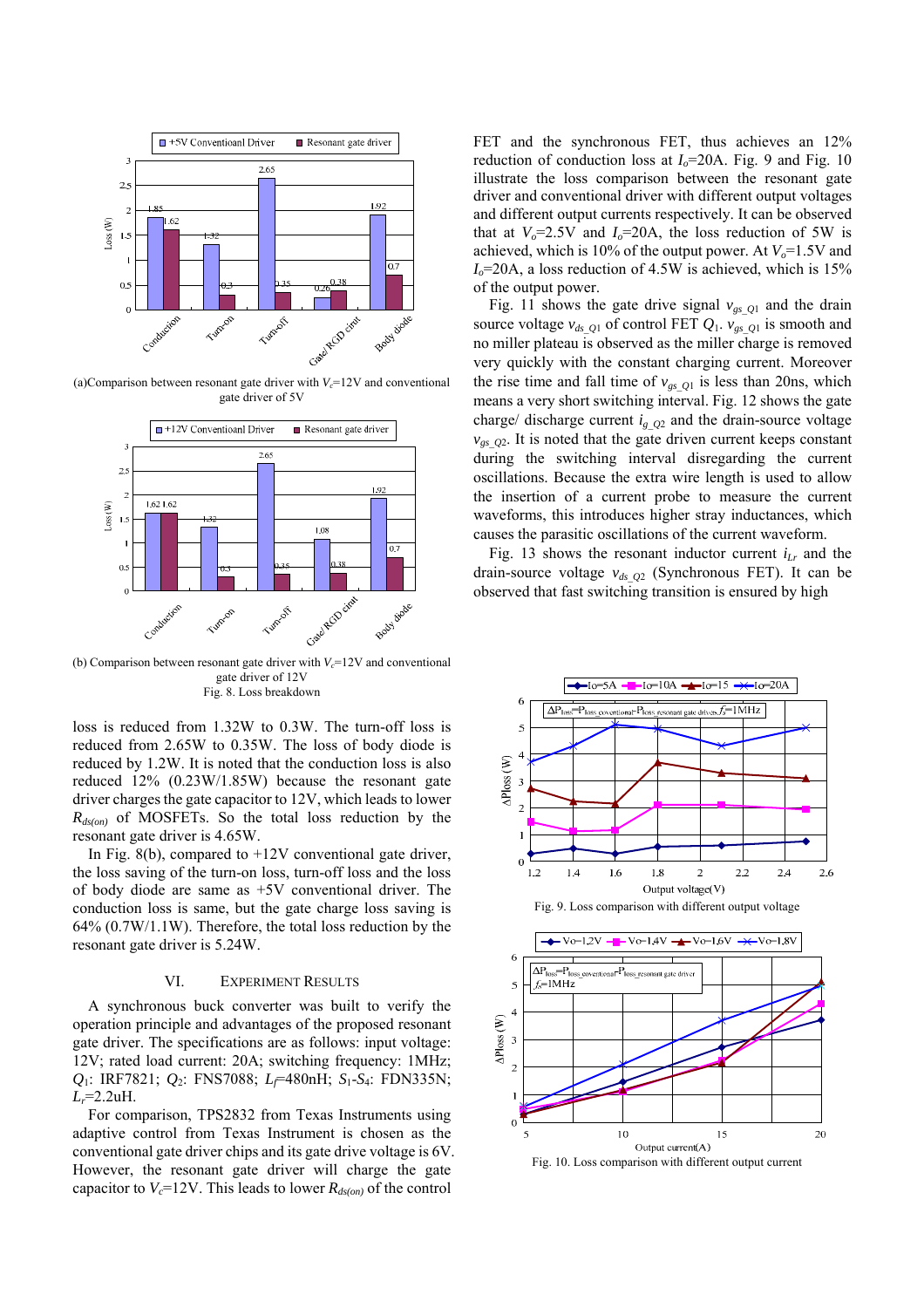

Fig. 11 Waveforms of gate drive signal  $v_{gsQ1}$  and  $i_{gQ2}$  and drain source voltage *vds*\_*Q*1 (control FET)



Fig. 12 Waveforms of gate charge/ discharge current drain-source voltage *vds*\_*Q*2 (Synchronous FET)



Fig. 13 Waveforms of resonant inductor current *iLr* and drain-source voltage *vds*\_*Q*2 (Synchronous FET)

charge current and discharge current.

Fig. 14(a) and Fig. 14(b) show the body diode conduction time of the resonant gate driver and conventional gate driver respectively. The body diode conduction time of the resonant gate driver is reduced by 52ns in total compared to conventional gate driver, which reduces the body diode conduction loss significantly.

### VII. CONCLUSION

This paper proposes a new resonant gate driver a for high



Fig. 14. Waveforms comparison of gate-to-source voltage  $v_{gs}$   $_{Q1}$  (control FET) and  $v_{gs}$   $_{Q2}$  (Syn FET) between resonant gate driver and conventional gate driver

frequency synchronous buck converter. The operation principle, loss analysis and optimization design of the resonant gate driver are presented. Both the gate drive loss and switching loss are significantly reduced, which leads to the reduction of the overall power loss. The proposed resonant gate driver has simple configuration for integration and provides a very promising solution to improve the performance of high frequency VRs for future microprocessors. Theoretical analysis, loss comparison and experimental results verify its functionality

## **REFERENCES**

- [1] D. Maksimovic, "A MOS gate drive with resonant transitions," IEEE Power Electronics Specialists Converence (PESC), 1991, pp. 527-532.
- [2] H.L.N. Wiegman, "A resonant pulse gate drive for high frequency applications," IEEE Applied Power Electronics Conference (APEC), 1992, pp. 738-743.
- [3] S.H. Weinberg, "A novel lossless resonant MOSFET driver," IEEE Power Electronics Specialists Conference (PESC), 1992, pp. 1003-1010.
- [4] J. Diaz, M.A. Perez, F.M. Linera and F. Aldana, "A new lossless power MOSFET driver based on simple DC/DC converters," IEEE Power Electronics Specialists Conference (PESC), 1995, pp. 37-43.
- [5] Y. Chen, F.C. Lee, L. Amoros and H. Wu, "A resonant MOSFET gate driver with efficient energy recovery," IEEE Transactions on Power Electronics, Vol. 19, No.2, March 2004, pp.470-477.